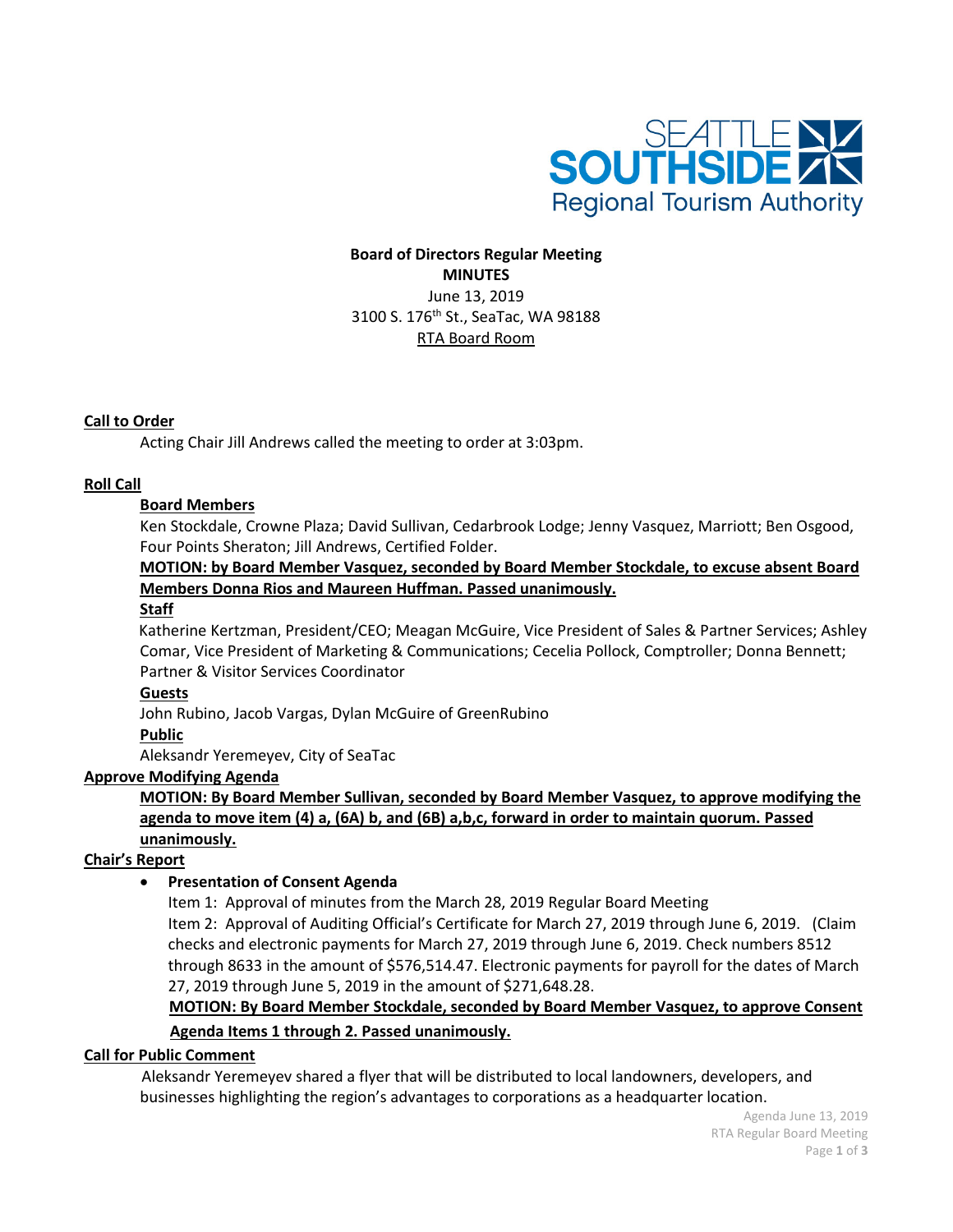## **President's Report**

**Informational:** 

• President/CEO Kertzman introduced RTA Board Appointment applicant Elissa Cotero, Westfield Southcenter Marketing Manager to fill vacant City of Tukwila position. **MOTION #2019-005: By Board Member Sullivan, seconded by Board Member Stockdale, to approve appointment of Cotero as RTA Board Member Position 8. Passed unanimously.**

## **Action Items:**

- Contract for Creative Services **MOTION #2019-006: By Board Member Osborn, seconded by Board Member Stockdale, to approve authorizing President/CEO to execute a multi-year service agreement with Sherri Scott for Creative Services, in a not to exceed amount of \$90,000 annually. Passed unanimously.**
- Printing Travel Planner **MOTION #2019-007: By Board Member Stockdale, seconded by Board Member Sullivan, to approve authorizing President/CEO to approve printing of 20,000 hardbound Travel Planners through Emerald City Graphics for \$63,362.00 plus shipping cost. Passed unanimously.**
- Approve Annual Report **MOTION #2019-008: By Board Member Vasquez, seconded by Board Member Sullivan, to approve the Annual Report for publication. Passed unanimously.**

## **Financial Reports**

• Comptroller Pollock summarized revised 2018 preliminary yearend budget and actuals and 2019 year to date budget and actuals ending 5/31/19. President/CEO Kertzman reviewed TPA special assessment revenues through first quarter.

## **Special Presentation**

• GreenRubino presented current marketing goals and strategies.

# **President's Report Continued**

## **Informational:**

- Bruce Janzen has accepted a position in Bellevue and has resigned from the RTA Board, effective April 30, 2019.
- President/CEO Kertzman summarized the presentation given to HMAC regarding proposed Garden Learning and Events Center at Highline SeaTac Botanical Gardens.
- President/CEO Kertzman stated the above expansion might be a good location to hold the International Holiday Festival in the future.

## **Staff Reports**

• None

## **Executive Session**

# • None

# **Other Business**

- President/CEO Kertzman informed the Board about a contract in progress with a company specializing in meetings marketing strategies.
- VP MarCom Comar asked for discussion regarding 11 Adopt-A-Highway signage that has recently became available for purchase. Board discussed costs and benefits. No conclusion was determined at this time. Comar will come back at next board meeting with recommendations.